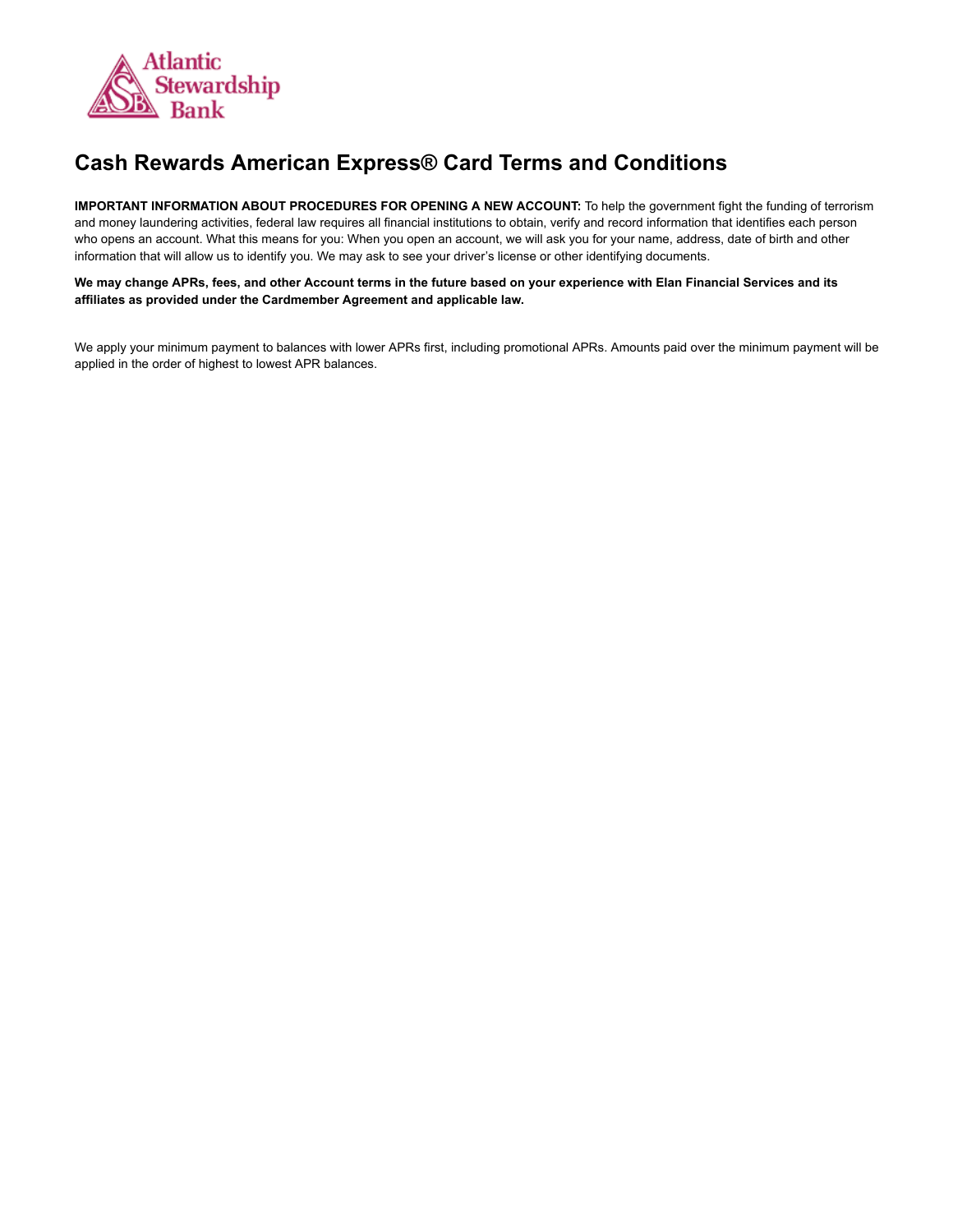| <b>Interest Rates and Interest Charges</b>  | <b>Cash Rewards American Express® Card</b>                                                           |
|---------------------------------------------|------------------------------------------------------------------------------------------------------|
| Annual Percentage Rate (APR) for            | Cash Rewards: $0\%$ introductory APR for the first 6 billing cycles. After that,                     |
| <b>Purchases</b>                            | $12.49\%$ to $23.49\%$ based on your creditworthiness when you open your account.                    |
|                                             | This APR will vary with the market based on the Prime Rate.                                          |
| <b>APR for Balance Transfers</b>            | Cash Rewards: 0% introductory APR for the first 6 billing cycles for balances transferred within     |
|                                             | 186 days from account opening. After that,                                                           |
|                                             | 12.49% to 23.49% based on your creditworthiness when you open your account.                          |
|                                             |                                                                                                      |
| <b>APR for Cash Advances</b>                | This APR will vary with the market based on the Prime Rate.<br>Cash Rewards: 24.49%                  |
|                                             |                                                                                                      |
|                                             | This APR will vary with the market based on the Prime Rate.                                          |
| Penalty APR and When it Applies             | Not applicable                                                                                       |
| How to Avoid Paying Interest on             | Your due date is 24 - 30 days after the close of each billing cycle. We will not charge you interest |
| <b>Purchases</b>                            | on purchases if you pay your entire balance by the due date each month.                              |
| Minimum Interest Charge                     | If you are charged interest, the charge will be no less than \$2.                                    |
| For Credit Card Tips from the               | To learn more about factors to consider when applying for or using a credit card, visit the website  |
| <b>Consumer Financial Protection Bureau</b> | of the Consumer Financial Protection Bureau at http://www.consumerfinance.gov/learnmore              |
| Fees                                        | <b>Cash Rewards American Express® Card</b>                                                           |
| <b>Annual Fee</b>                           |                                                                                                      |
| Annual Membership Fee                       | <b>None</b>                                                                                          |
| <b>Transaction Fees</b>                     |                                                                                                      |
| <b>Balance Transfer</b>                     | Either 3% of the amount of each transfer or \$5 minimum, whichever is greater.                       |
| Convenience Check Cash Advance <sup>1</sup> | Either 3% of the amount of each advance or \$5 minimum, whichever is greater.                        |
| Cash Advance ATM                            | Either 4% of the amount of each advance or \$10 minimum, whichever is greater.                       |
| Cash Advance                                | Either 4% of the amount of each advance or \$10 minimum, whichever is greater.                       |
| Cash Equivalent Advance                     | Either 4% of the amount of each advance or \$20 minimum, whichever is greater.                       |
| Overdraft Protection <sup>2</sup>           | \$10                                                                                                 |
| Foreign Transaction                         | 2% of each foreign purchase transaction or foreign ATM advance transaction in U.S. Dollars           |
|                                             | 3% of each foreign purchase transaction or foreign ATM advance transaction in a Foreign              |
|                                             |                                                                                                      |
|                                             | Currency                                                                                             |
| <b>Penalty Fees</b>                         |                                                                                                      |
| Late Payment                                | Up to $$37$                                                                                          |
| Returned Payment                            | Up to \$35                                                                                           |

**How We Will Calculate Your Balance:** We use a method called 'average daily balance (including new purchases)'. See your Cardmember Agreement for more details.

**Billing Rights:** Information on your rights to dispute transactions and how to exercise those rights is provided in your Cardmember Agreement.

The information about the costs of the card described in this application is accurate as of 02/2017. This information may have changed after this date. To find out what may have changed, call us at 1-866-323-3587 (we accept relay calls) or write to us at P.O. Box 6354, Fargo, ND 58125-6354.

<sup>1</sup>Not all product receive Convenience Checks.

<sup>2</sup>Not all products offer Overdraft Protection.

**How Variable Interest Rates Are Determined:** After the introductory period, your interest rate is a variable rate and is determined by a combination of the Prime Rate (which may vary) added to a margin (which does not change). Because the Prime Rate may vary, your variable interest rate will go up or down if the Prime Rate changes. If you are granted an Account, the following rates on the Account are variable: Non-Introductory Purchase Rate; Non-Introductory Balance Transfer Rate; Cash Advance Rate. More information is available in the Cardmember Agreement.

**Notice to New York Residents:** You may contact the New York State Department of Financial Services by telephone at (800)3423736 or visit its website at [www.dfs.ny.gov](http://www.dfs.ny.gov/) for free information on comparative credit card rates, fees and interest-free periods.